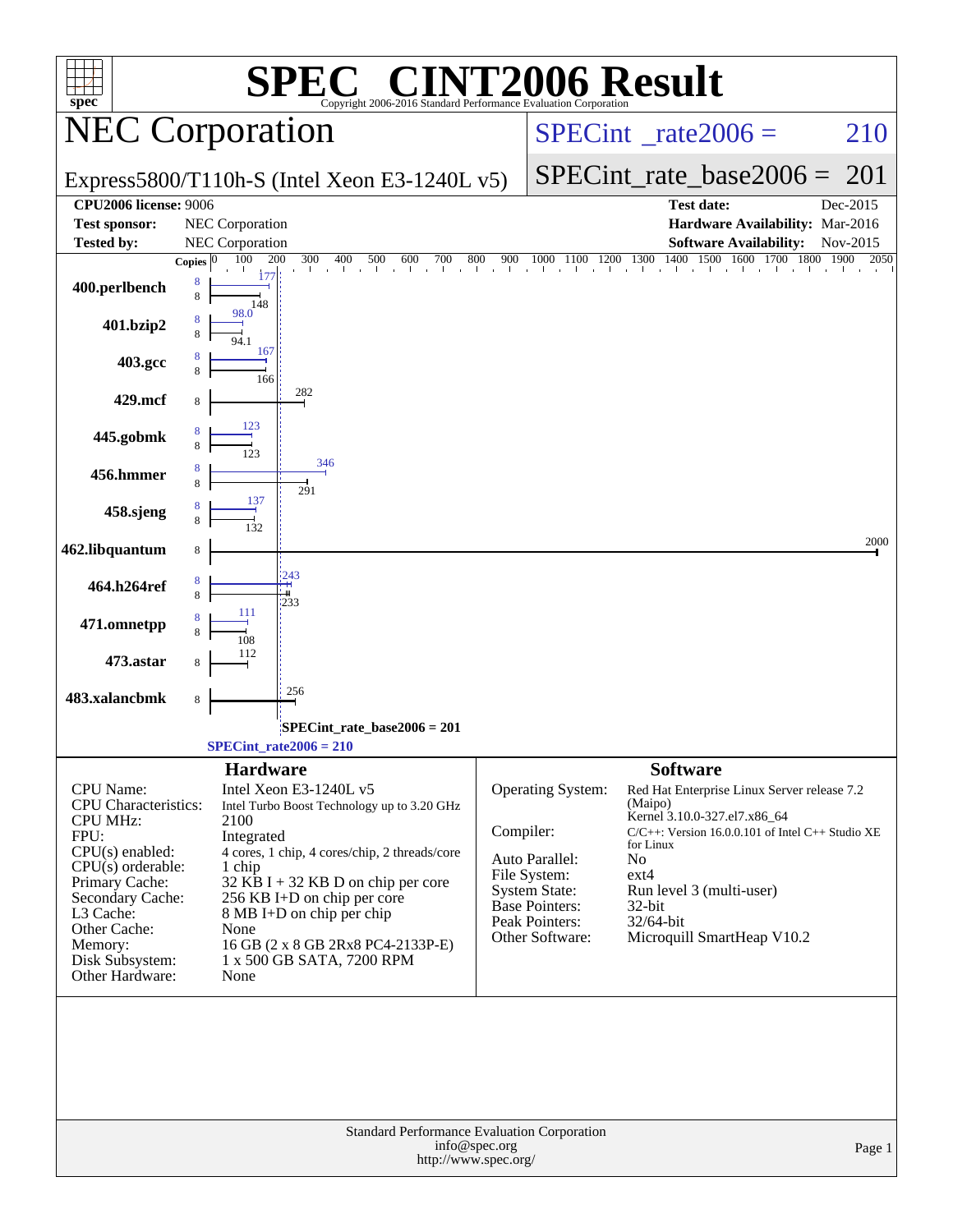

# NEC Corporation

### SPECint rate $2006 = 210$

Express5800/T110h-S (Intel Xeon E3-1240L v5)

[SPECint\\_rate\\_base2006 =](http://www.spec.org/auto/cpu2006/Docs/result-fields.html#SPECintratebase2006) 201

**[CPU2006 license:](http://www.spec.org/auto/cpu2006/Docs/result-fields.html#CPU2006license)** 9006 **[Test date:](http://www.spec.org/auto/cpu2006/Docs/result-fields.html#Testdate)** Dec-2015

**[Test sponsor:](http://www.spec.org/auto/cpu2006/Docs/result-fields.html#Testsponsor)** NEC Corporation **[Hardware Availability:](http://www.spec.org/auto/cpu2006/Docs/result-fields.html#HardwareAvailability)** Mar-2016 **[Tested by:](http://www.spec.org/auto/cpu2006/Docs/result-fields.html#Testedby)** NEC Corporation **[Software Availability:](http://www.spec.org/auto/cpu2006/Docs/result-fields.html#SoftwareAvailability)** Nov-2015

#### **[Results Table](http://www.spec.org/auto/cpu2006/Docs/result-fields.html#ResultsTable)**

|                                                                                                          | <b>Base</b>   |                |       |                |       |                |       | <b>Peak</b>   |                |              |                |              |                |              |
|----------------------------------------------------------------------------------------------------------|---------------|----------------|-------|----------------|-------|----------------|-------|---------------|----------------|--------------|----------------|--------------|----------------|--------------|
| <b>Benchmark</b>                                                                                         | <b>Copies</b> | <b>Seconds</b> | Ratio | <b>Seconds</b> | Ratio | <b>Seconds</b> | Ratio | <b>Copies</b> | <b>Seconds</b> | <b>Ratio</b> | <b>Seconds</b> | <b>Ratio</b> | <b>Seconds</b> | <b>Ratio</b> |
| 400.perlbench                                                                                            | 8             | 525            | 149   | 526            | 148   | 527            | 148   | 8             | 442            | 177          | 442            | 177          | 445            | 176          |
| 401.bzip2                                                                                                |               | 814            | 94.9  | 821            | 94.1  | 820            | 94.1  | 8             | 787            | 98.1         | 796            | 96.9         | 788            | 98.0         |
| $403.\mathrm{gcc}$                                                                                       |               | 389            | 166   | 390            | 165   | 388            | 166   | 8             | 383            | 168          | 386            | 167          | 385            | 167          |
| $429$ .mcf                                                                                               |               | 259            | 282   | 260            | 281   | 259            | 282   | 8             | 259            | 282          | 260            | 281          | 259            | 282          |
| $445$ .gobmk                                                                                             |               | 682            | 123   | 682            | 123   | 683            | 123   | 8             | 682            | 123          | 683            | 123          | 682            | 123          |
| 456.hmmer                                                                                                |               | 256            | 292   | 258            | 290   | 257            | 291   | 8             | 216            | 346          | 216            | 346          | 215            | 347          |
| $458$ .sjeng                                                                                             | 8             | 732            | 132   | 735            | 132   | 734            | 132   | 8             | 706            | 137          | 705            | 137          | 706            | 137          |
| 462.libquantum                                                                                           |               | 82.8           | 2000  | 82.7           | 2000  | 82.9           | 2000  | 8             | 82.8           | 2000         | 82.7           | 2000         | 82.9           | 2000         |
| 464.h264ref                                                                                              | 8             | 744            | 238   | 775            | 228   | 759            | 233   | 8             | 727            | 243          | 729            | 243          | 765            | 231          |
| 471.omnetpp                                                                                              | 8             | 463            | 108   | 463            | 108   | 463            | 108   | 8             | 450            | 111          | 451            | 111          | 452            | 111          |
| 473.astar                                                                                                | 8             | 500            | 112   | 501            | 112   | 501            | 112   | 8             | 500            | 112          | 501            | 112          | 501            | <b>112</b>   |
| 483.xalancbmk                                                                                            | $\mathsf{R}$  | 216            | 255   | 216            | 256   | 216            | 256   | 8             | 216            | 255          | 216            | 256          | 216            | 256          |
| Results appear in the order in which they were run. Bold underlined text indicates a median measurement. |               |                |       |                |       |                |       |               |                |              |                |              |                |              |

#### **[Submit Notes](http://www.spec.org/auto/cpu2006/Docs/result-fields.html#SubmitNotes)**

 The taskset mechanism was used to bind copies to processors. The config file option 'submit' was used to generate taskset commands to bind each copy to a specific processor. For details, please see the config file.

#### **[Operating System Notes](http://www.spec.org/auto/cpu2006/Docs/result-fields.html#OperatingSystemNotes)**

Stack size set to unlimited using "ulimit -s unlimited"

#### **[Platform Notes](http://www.spec.org/auto/cpu2006/Docs/result-fields.html#PlatformNotes)**

 BIOS Settings: Power Management Policy: Custom Energy Performance: Performance

#### **[General Notes](http://www.spec.org/auto/cpu2006/Docs/result-fields.html#GeneralNotes)**

Environment variables set by runspec before the start of the run: LD\_LIBRARY\_PATH = "/home/cpu2006/libs/32:/home/cpu2006/libs/64:/home/cpu2006/sh"

 Binaries compiled on a system with 1x Intel Core i5-4670K CPU + 32GB memory using RedHat EL 7.1 Transparent Huge Pages enabled with: echo always > /sys/kernel/mm/transparent\_hugepage/enabled

> Standard Performance Evaluation Corporation [info@spec.org](mailto:info@spec.org) <http://www.spec.org/>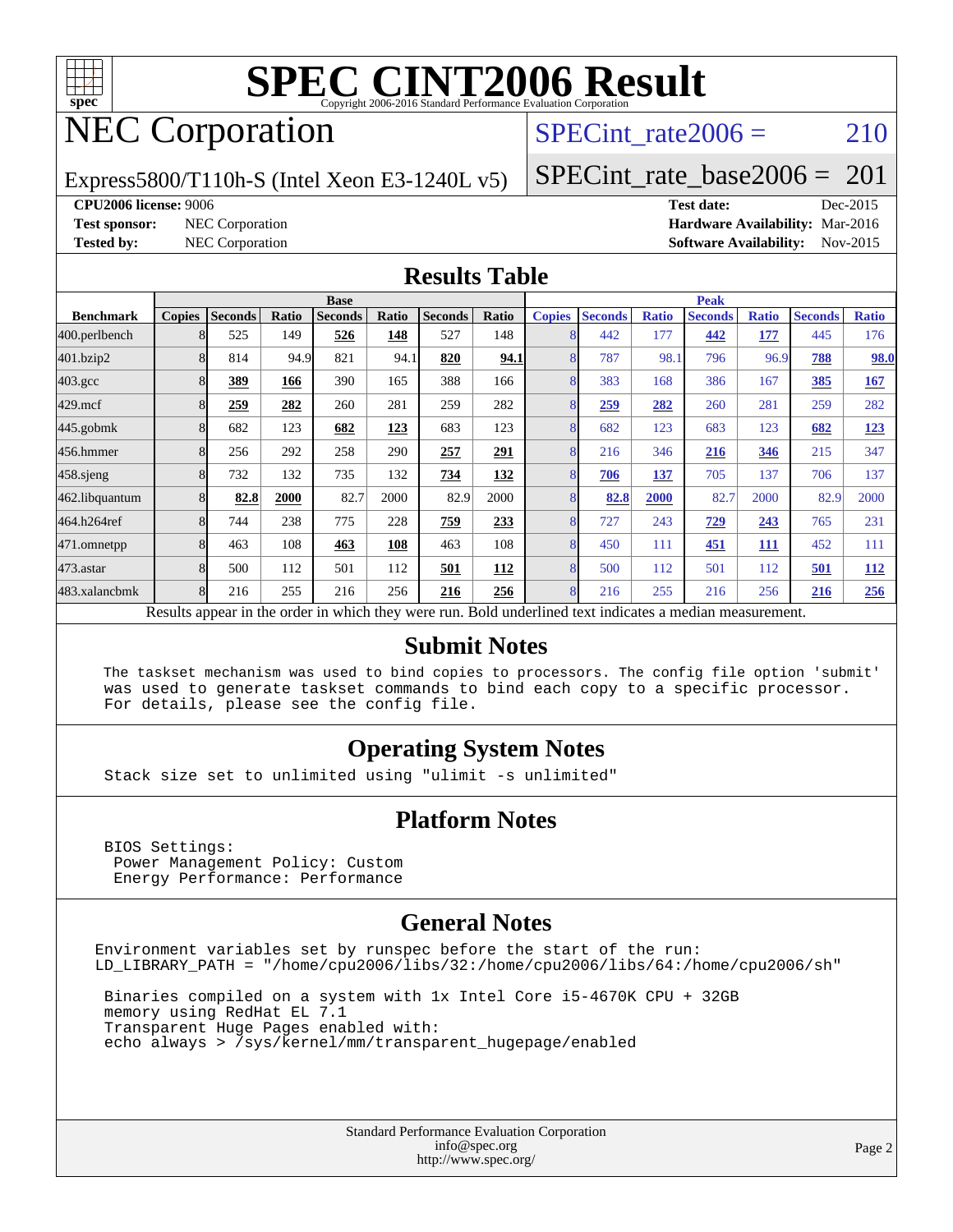

NEC Corporation

SPECint rate $2006 = 210$ 

Express5800/T110h-S (Intel Xeon E3-1240L v5)

#### **[CPU2006 license:](http://www.spec.org/auto/cpu2006/Docs/result-fields.html#CPU2006license)** 9006 **[Test date:](http://www.spec.org/auto/cpu2006/Docs/result-fields.html#Testdate)** Dec-2015

[SPECint\\_rate\\_base2006 =](http://www.spec.org/auto/cpu2006/Docs/result-fields.html#SPECintratebase2006)  $201$ 

**[Test sponsor:](http://www.spec.org/auto/cpu2006/Docs/result-fields.html#Testsponsor)** NEC Corporation **NEC Corporation [Hardware Availability:](http://www.spec.org/auto/cpu2006/Docs/result-fields.html#HardwareAvailability)** Mar-2016 **[Tested by:](http://www.spec.org/auto/cpu2006/Docs/result-fields.html#Testedby)** NEC Corporation **[Software Availability:](http://www.spec.org/auto/cpu2006/Docs/result-fields.html#SoftwareAvailability)** Nov-2015

### **[Base Compiler Invocation](http://www.spec.org/auto/cpu2006/Docs/result-fields.html#BaseCompilerInvocation)**

[C benchmarks](http://www.spec.org/auto/cpu2006/Docs/result-fields.html#Cbenchmarks):

[icc -m32 -L/opt/intel/compilers\\_and\\_libraries\\_2016/linux/compiler/lib/ia32\\_lin](http://www.spec.org/cpu2006/results/res2016q1/cpu2006-20160125-38939.flags.html#user_CCbase_intel_icc_e10256ba5924b668798078a321b0cb3f)

[C++ benchmarks:](http://www.spec.org/auto/cpu2006/Docs/result-fields.html#CXXbenchmarks)

[icpc -m32 -L/opt/intel/compilers\\_and\\_libraries\\_2016/linux/compiler/lib/ia32\\_lin](http://www.spec.org/cpu2006/results/res2016q1/cpu2006-20160125-38939.flags.html#user_CXXbase_intel_icpc_b4f50a394bdb4597aa5879c16bc3f5c5)

### **[Base Portability Flags](http://www.spec.org/auto/cpu2006/Docs/result-fields.html#BasePortabilityFlags)**

 400.perlbench: [-D\\_FILE\\_OFFSET\\_BITS=64](http://www.spec.org/cpu2006/results/res2016q1/cpu2006-20160125-38939.flags.html#user_basePORTABILITY400_perlbench_file_offset_bits_64_438cf9856305ebd76870a2c6dc2689ab) [-DSPEC\\_CPU\\_LINUX\\_IA32](http://www.spec.org/cpu2006/results/res2016q1/cpu2006-20160125-38939.flags.html#b400.perlbench_baseCPORTABILITY_DSPEC_CPU_LINUX_IA32) 401.bzip2: [-D\\_FILE\\_OFFSET\\_BITS=64](http://www.spec.org/cpu2006/results/res2016q1/cpu2006-20160125-38939.flags.html#user_basePORTABILITY401_bzip2_file_offset_bits_64_438cf9856305ebd76870a2c6dc2689ab) 403.gcc: [-D\\_FILE\\_OFFSET\\_BITS=64](http://www.spec.org/cpu2006/results/res2016q1/cpu2006-20160125-38939.flags.html#user_basePORTABILITY403_gcc_file_offset_bits_64_438cf9856305ebd76870a2c6dc2689ab) 429.mcf: [-D\\_FILE\\_OFFSET\\_BITS=64](http://www.spec.org/cpu2006/results/res2016q1/cpu2006-20160125-38939.flags.html#user_basePORTABILITY429_mcf_file_offset_bits_64_438cf9856305ebd76870a2c6dc2689ab) 445.gobmk: [-D\\_FILE\\_OFFSET\\_BITS=64](http://www.spec.org/cpu2006/results/res2016q1/cpu2006-20160125-38939.flags.html#user_basePORTABILITY445_gobmk_file_offset_bits_64_438cf9856305ebd76870a2c6dc2689ab) 456.hmmer: [-D\\_FILE\\_OFFSET\\_BITS=64](http://www.spec.org/cpu2006/results/res2016q1/cpu2006-20160125-38939.flags.html#user_basePORTABILITY456_hmmer_file_offset_bits_64_438cf9856305ebd76870a2c6dc2689ab) 458.sjeng: [-D\\_FILE\\_OFFSET\\_BITS=64](http://www.spec.org/cpu2006/results/res2016q1/cpu2006-20160125-38939.flags.html#user_basePORTABILITY458_sjeng_file_offset_bits_64_438cf9856305ebd76870a2c6dc2689ab) 462.libquantum: [-D\\_FILE\\_OFFSET\\_BITS=64](http://www.spec.org/cpu2006/results/res2016q1/cpu2006-20160125-38939.flags.html#user_basePORTABILITY462_libquantum_file_offset_bits_64_438cf9856305ebd76870a2c6dc2689ab) [-DSPEC\\_CPU\\_LINUX](http://www.spec.org/cpu2006/results/res2016q1/cpu2006-20160125-38939.flags.html#b462.libquantum_baseCPORTABILITY_DSPEC_CPU_LINUX) 464.h264ref: [-D\\_FILE\\_OFFSET\\_BITS=64](http://www.spec.org/cpu2006/results/res2016q1/cpu2006-20160125-38939.flags.html#user_basePORTABILITY464_h264ref_file_offset_bits_64_438cf9856305ebd76870a2c6dc2689ab) 471.omnetpp: [-D\\_FILE\\_OFFSET\\_BITS=64](http://www.spec.org/cpu2006/results/res2016q1/cpu2006-20160125-38939.flags.html#user_basePORTABILITY471_omnetpp_file_offset_bits_64_438cf9856305ebd76870a2c6dc2689ab) 473.astar: [-D\\_FILE\\_OFFSET\\_BITS=64](http://www.spec.org/cpu2006/results/res2016q1/cpu2006-20160125-38939.flags.html#user_basePORTABILITY473_astar_file_offset_bits_64_438cf9856305ebd76870a2c6dc2689ab) 483.xalancbmk: [-D\\_FILE\\_OFFSET\\_BITS=64](http://www.spec.org/cpu2006/results/res2016q1/cpu2006-20160125-38939.flags.html#user_basePORTABILITY483_xalancbmk_file_offset_bits_64_438cf9856305ebd76870a2c6dc2689ab) [-DSPEC\\_CPU\\_LINUX](http://www.spec.org/cpu2006/results/res2016q1/cpu2006-20160125-38939.flags.html#b483.xalancbmk_baseCXXPORTABILITY_DSPEC_CPU_LINUX)

### **[Base Optimization Flags](http://www.spec.org/auto/cpu2006/Docs/result-fields.html#BaseOptimizationFlags)**

[C benchmarks](http://www.spec.org/auto/cpu2006/Docs/result-fields.html#Cbenchmarks):

[-xCORE-AVX2](http://www.spec.org/cpu2006/results/res2016q1/cpu2006-20160125-38939.flags.html#user_CCbase_f-xAVX2_5f5fc0cbe2c9f62c816d3e45806c70d7) [-ipo](http://www.spec.org/cpu2006/results/res2016q1/cpu2006-20160125-38939.flags.html#user_CCbase_f-ipo) [-O3](http://www.spec.org/cpu2006/results/res2016q1/cpu2006-20160125-38939.flags.html#user_CCbase_f-O3) [-no-prec-div](http://www.spec.org/cpu2006/results/res2016q1/cpu2006-20160125-38939.flags.html#user_CCbase_f-no-prec-div) [-opt-prefetch](http://www.spec.org/cpu2006/results/res2016q1/cpu2006-20160125-38939.flags.html#user_CCbase_f-opt-prefetch) [-opt-mem-layout-trans=3](http://www.spec.org/cpu2006/results/res2016q1/cpu2006-20160125-38939.flags.html#user_CCbase_f-opt-mem-layout-trans_a7b82ad4bd7abf52556d4961a2ae94d5)

[C++ benchmarks:](http://www.spec.org/auto/cpu2006/Docs/result-fields.html#CXXbenchmarks) [-xCORE-AVX2](http://www.spec.org/cpu2006/results/res2016q1/cpu2006-20160125-38939.flags.html#user_CXXbase_f-xAVX2_5f5fc0cbe2c9f62c816d3e45806c70d7) [-ipo](http://www.spec.org/cpu2006/results/res2016q1/cpu2006-20160125-38939.flags.html#user_CXXbase_f-ipo) [-O3](http://www.spec.org/cpu2006/results/res2016q1/cpu2006-20160125-38939.flags.html#user_CXXbase_f-O3) [-no-prec-div](http://www.spec.org/cpu2006/results/res2016q1/cpu2006-20160125-38939.flags.html#user_CXXbase_f-no-prec-div) [-opt-prefetch](http://www.spec.org/cpu2006/results/res2016q1/cpu2006-20160125-38939.flags.html#user_CXXbase_f-opt-prefetch) [-opt-mem-layout-trans=3](http://www.spec.org/cpu2006/results/res2016q1/cpu2006-20160125-38939.flags.html#user_CXXbase_f-opt-mem-layout-trans_a7b82ad4bd7abf52556d4961a2ae94d5) [-Wl,-z,muldefs](http://www.spec.org/cpu2006/results/res2016q1/cpu2006-20160125-38939.flags.html#user_CXXbase_link_force_multiple1_74079c344b956b9658436fd1b6dd3a8a) [-L/sh -lsmartheap](http://www.spec.org/cpu2006/results/res2016q1/cpu2006-20160125-38939.flags.html#user_CXXbase_SmartHeap_32f6c82aa1ed9c52345d30cf6e4a0499)

### **[Base Other Flags](http://www.spec.org/auto/cpu2006/Docs/result-fields.html#BaseOtherFlags)**

[C benchmarks](http://www.spec.org/auto/cpu2006/Docs/result-fields.html#Cbenchmarks):

403.gcc: [-Dalloca=\\_alloca](http://www.spec.org/cpu2006/results/res2016q1/cpu2006-20160125-38939.flags.html#b403.gcc_baseEXTRA_CFLAGS_Dalloca_be3056838c12de2578596ca5467af7f3)

### **[Peak Compiler Invocation](http://www.spec.org/auto/cpu2006/Docs/result-fields.html#PeakCompilerInvocation)**

[C benchmarks \(except as noted below\)](http://www.spec.org/auto/cpu2006/Docs/result-fields.html#Cbenchmarksexceptasnotedbelow): [icc -m32 -L/opt/intel/compilers\\_and\\_libraries\\_2016/linux/compiler/lib/ia32\\_lin](http://www.spec.org/cpu2006/results/res2016q1/cpu2006-20160125-38939.flags.html#user_CCpeak_intel_icc_e10256ba5924b668798078a321b0cb3f)

Continued on next page

Standard Performance Evaluation Corporation [info@spec.org](mailto:info@spec.org) <http://www.spec.org/>

Page 3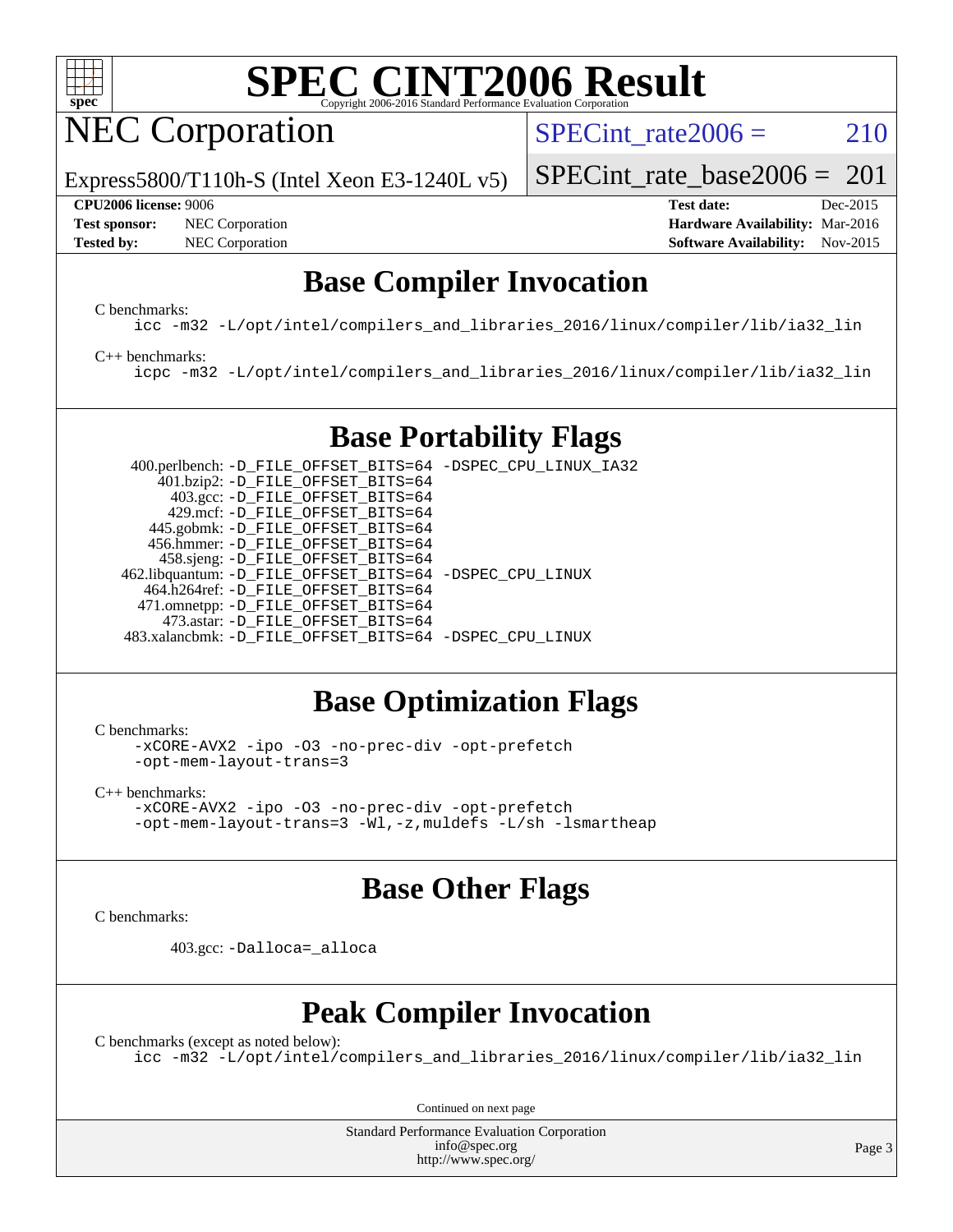

NEC Corporation

SPECint rate $2006 = 210$ 

Express5800/T110h-S (Intel Xeon E3-1240L v5)

[SPECint\\_rate\\_base2006 =](http://www.spec.org/auto/cpu2006/Docs/result-fields.html#SPECintratebase2006)  $201$ 

[Tested by:](http://www.spec.org/auto/cpu2006/Docs/result-fields.html#Testedby) NEC Corporation **[Software Availability:](http://www.spec.org/auto/cpu2006/Docs/result-fields.html#SoftwareAvailability)** Nov-2015

**[CPU2006 license:](http://www.spec.org/auto/cpu2006/Docs/result-fields.html#CPU2006license)** 9006 **[Test date:](http://www.spec.org/auto/cpu2006/Docs/result-fields.html#Testdate)** Dec-2015 **[Test sponsor:](http://www.spec.org/auto/cpu2006/Docs/result-fields.html#Testsponsor)** NEC Corporation **NEC Corporation [Hardware Availability:](http://www.spec.org/auto/cpu2006/Docs/result-fields.html#HardwareAvailability)** Mar-2016

### **[Peak Compiler Invocation \(Continued\)](http://www.spec.org/auto/cpu2006/Docs/result-fields.html#PeakCompilerInvocation)**

400.perlbench: [icc -m64](http://www.spec.org/cpu2006/results/res2016q1/cpu2006-20160125-38939.flags.html#user_peakCCLD400_perlbench_intel_icc_64bit_bda6cc9af1fdbb0edc3795bac97ada53)

401.bzip2: [icc -m64](http://www.spec.org/cpu2006/results/res2016q1/cpu2006-20160125-38939.flags.html#user_peakCCLD401_bzip2_intel_icc_64bit_bda6cc9af1fdbb0edc3795bac97ada53)

456.hmmer: [icc -m64](http://www.spec.org/cpu2006/results/res2016q1/cpu2006-20160125-38939.flags.html#user_peakCCLD456_hmmer_intel_icc_64bit_bda6cc9af1fdbb0edc3795bac97ada53)

458.sjeng: [icc -m64](http://www.spec.org/cpu2006/results/res2016q1/cpu2006-20160125-38939.flags.html#user_peakCCLD458_sjeng_intel_icc_64bit_bda6cc9af1fdbb0edc3795bac97ada53)

[C++ benchmarks:](http://www.spec.org/auto/cpu2006/Docs/result-fields.html#CXXbenchmarks)

[icpc -m32 -L/opt/intel/compilers\\_and\\_libraries\\_2016/linux/compiler/lib/ia32\\_lin](http://www.spec.org/cpu2006/results/res2016q1/cpu2006-20160125-38939.flags.html#user_CXXpeak_intel_icpc_b4f50a394bdb4597aa5879c16bc3f5c5)

#### **[Peak Portability Flags](http://www.spec.org/auto/cpu2006/Docs/result-fields.html#PeakPortabilityFlags)**

 400.perlbench: [-D\\_FILE\\_OFFSET\\_BITS=64](http://www.spec.org/cpu2006/results/res2016q1/cpu2006-20160125-38939.flags.html#user_peakPORTABILITY400_perlbench_file_offset_bits_64_438cf9856305ebd76870a2c6dc2689ab) [-DSPEC\\_CPU\\_LP64](http://www.spec.org/cpu2006/results/res2016q1/cpu2006-20160125-38939.flags.html#b400.perlbench_peakCPORTABILITY_DSPEC_CPU_LP64) [-DSPEC\\_CPU\\_LINUX\\_X64](http://www.spec.org/cpu2006/results/res2016q1/cpu2006-20160125-38939.flags.html#b400.perlbench_peakCPORTABILITY_DSPEC_CPU_LINUX_X64) 401.bzip2: [-D\\_FILE\\_OFFSET\\_BITS=64](http://www.spec.org/cpu2006/results/res2016q1/cpu2006-20160125-38939.flags.html#user_peakPORTABILITY401_bzip2_file_offset_bits_64_438cf9856305ebd76870a2c6dc2689ab) [-DSPEC\\_CPU\\_LP64](http://www.spec.org/cpu2006/results/res2016q1/cpu2006-20160125-38939.flags.html#suite_peakCPORTABILITY401_bzip2_DSPEC_CPU_LP64) 403.gcc: [-D\\_FILE\\_OFFSET\\_BITS=64](http://www.spec.org/cpu2006/results/res2016q1/cpu2006-20160125-38939.flags.html#user_peakPORTABILITY403_gcc_file_offset_bits_64_438cf9856305ebd76870a2c6dc2689ab) 429.mcf: [-D\\_FILE\\_OFFSET\\_BITS=64](http://www.spec.org/cpu2006/results/res2016q1/cpu2006-20160125-38939.flags.html#user_peakPORTABILITY429_mcf_file_offset_bits_64_438cf9856305ebd76870a2c6dc2689ab) 445.gobmk: [-D\\_FILE\\_OFFSET\\_BITS=64](http://www.spec.org/cpu2006/results/res2016q1/cpu2006-20160125-38939.flags.html#user_peakPORTABILITY445_gobmk_file_offset_bits_64_438cf9856305ebd76870a2c6dc2689ab) 456.hmmer: [-D\\_FILE\\_OFFSET\\_BITS=64](http://www.spec.org/cpu2006/results/res2016q1/cpu2006-20160125-38939.flags.html#user_peakPORTABILITY456_hmmer_file_offset_bits_64_438cf9856305ebd76870a2c6dc2689ab) [-DSPEC\\_CPU\\_LP64](http://www.spec.org/cpu2006/results/res2016q1/cpu2006-20160125-38939.flags.html#suite_peakCPORTABILITY456_hmmer_DSPEC_CPU_LP64) 458.sjeng: [-D\\_FILE\\_OFFSET\\_BITS=64](http://www.spec.org/cpu2006/results/res2016q1/cpu2006-20160125-38939.flags.html#user_peakPORTABILITY458_sjeng_file_offset_bits_64_438cf9856305ebd76870a2c6dc2689ab) [-DSPEC\\_CPU\\_LP64](http://www.spec.org/cpu2006/results/res2016q1/cpu2006-20160125-38939.flags.html#suite_peakCPORTABILITY458_sjeng_DSPEC_CPU_LP64) 462.libquantum: [-D\\_FILE\\_OFFSET\\_BITS=64](http://www.spec.org/cpu2006/results/res2016q1/cpu2006-20160125-38939.flags.html#user_peakPORTABILITY462_libquantum_file_offset_bits_64_438cf9856305ebd76870a2c6dc2689ab) [-DSPEC\\_CPU\\_LINUX](http://www.spec.org/cpu2006/results/res2016q1/cpu2006-20160125-38939.flags.html#b462.libquantum_peakCPORTABILITY_DSPEC_CPU_LINUX) 464.h264ref: [-D\\_FILE\\_OFFSET\\_BITS=64](http://www.spec.org/cpu2006/results/res2016q1/cpu2006-20160125-38939.flags.html#user_peakPORTABILITY464_h264ref_file_offset_bits_64_438cf9856305ebd76870a2c6dc2689ab) 471.omnetpp: [-D\\_FILE\\_OFFSET\\_BITS=64](http://www.spec.org/cpu2006/results/res2016q1/cpu2006-20160125-38939.flags.html#user_peakPORTABILITY471_omnetpp_file_offset_bits_64_438cf9856305ebd76870a2c6dc2689ab) 473.astar: [-D\\_FILE\\_OFFSET\\_BITS=64](http://www.spec.org/cpu2006/results/res2016q1/cpu2006-20160125-38939.flags.html#user_peakPORTABILITY473_astar_file_offset_bits_64_438cf9856305ebd76870a2c6dc2689ab) 483.xalancbmk: [-D\\_FILE\\_OFFSET\\_BITS=64](http://www.spec.org/cpu2006/results/res2016q1/cpu2006-20160125-38939.flags.html#user_peakPORTABILITY483_xalancbmk_file_offset_bits_64_438cf9856305ebd76870a2c6dc2689ab) [-DSPEC\\_CPU\\_LINUX](http://www.spec.org/cpu2006/results/res2016q1/cpu2006-20160125-38939.flags.html#b483.xalancbmk_peakCXXPORTABILITY_DSPEC_CPU_LINUX)

### **[Peak Optimization Flags](http://www.spec.org/auto/cpu2006/Docs/result-fields.html#PeakOptimizationFlags)**

[C benchmarks](http://www.spec.org/auto/cpu2006/Docs/result-fields.html#Cbenchmarks):

Standard Performance Evaluation Corporation 400.perlbench: [-xCORE-AVX2](http://www.spec.org/cpu2006/results/res2016q1/cpu2006-20160125-38939.flags.html#user_peakPASS2_CFLAGSPASS2_LDCFLAGS400_perlbench_f-xAVX2_5f5fc0cbe2c9f62c816d3e45806c70d7)(pass 2) [-prof-gen:threadsafe](http://www.spec.org/cpu2006/results/res2016q1/cpu2006-20160125-38939.flags.html#user_peakPASS1_CFLAGSPASS1_LDCFLAGS400_perlbench_prof_gen_21a26eb79f378b550acd7bec9fe4467a)(pass 1) [-ipo](http://www.spec.org/cpu2006/results/res2016q1/cpu2006-20160125-38939.flags.html#user_peakPASS2_CFLAGSPASS2_LDCFLAGS400_perlbench_f-ipo)(pass 2) [-O3](http://www.spec.org/cpu2006/results/res2016q1/cpu2006-20160125-38939.flags.html#user_peakPASS2_CFLAGSPASS2_LDCFLAGS400_perlbench_f-O3)(pass 2) [-no-prec-div](http://www.spec.org/cpu2006/results/res2016q1/cpu2006-20160125-38939.flags.html#user_peakPASS2_CFLAGSPASS2_LDCFLAGS400_perlbench_f-no-prec-div)(pass 2) [-par-num-threads=1](http://www.spec.org/cpu2006/results/res2016q1/cpu2006-20160125-38939.flags.html#user_peakPASS1_CFLAGSPASS1_LDCFLAGS400_perlbench_par_num_threads_786a6ff141b4e9e90432e998842df6c2)(pass 1) [-prof-use](http://www.spec.org/cpu2006/results/res2016q1/cpu2006-20160125-38939.flags.html#user_peakPASS2_CFLAGSPASS2_LDCFLAGS400_perlbench_prof_use_bccf7792157ff70d64e32fe3e1250b55)(pass 2) [-auto-ilp32](http://www.spec.org/cpu2006/results/res2016q1/cpu2006-20160125-38939.flags.html#user_peakCOPTIMIZE400_perlbench_f-auto-ilp32) 401.bzip2: [-xCORE-AVX2](http://www.spec.org/cpu2006/results/res2016q1/cpu2006-20160125-38939.flags.html#user_peakPASS2_CFLAGSPASS2_LDCFLAGS401_bzip2_f-xAVX2_5f5fc0cbe2c9f62c816d3e45806c70d7)(pass 2) [-prof-gen:threadsafe](http://www.spec.org/cpu2006/results/res2016q1/cpu2006-20160125-38939.flags.html#user_peakPASS1_CFLAGSPASS1_LDCFLAGS401_bzip2_prof_gen_21a26eb79f378b550acd7bec9fe4467a)(pass 1) [-ipo](http://www.spec.org/cpu2006/results/res2016q1/cpu2006-20160125-38939.flags.html#user_peakPASS2_CFLAGSPASS2_LDCFLAGS401_bzip2_f-ipo)(pass 2) [-O3](http://www.spec.org/cpu2006/results/res2016q1/cpu2006-20160125-38939.flags.html#user_peakPASS2_CFLAGSPASS2_LDCFLAGS401_bzip2_f-O3)(pass 2) [-no-prec-div](http://www.spec.org/cpu2006/results/res2016q1/cpu2006-20160125-38939.flags.html#user_peakPASS2_CFLAGSPASS2_LDCFLAGS401_bzip2_f-no-prec-div)(pass 2) [-par-num-threads=1](http://www.spec.org/cpu2006/results/res2016q1/cpu2006-20160125-38939.flags.html#user_peakPASS1_CFLAGSPASS1_LDCFLAGS401_bzip2_par_num_threads_786a6ff141b4e9e90432e998842df6c2)(pass 1) [-prof-use](http://www.spec.org/cpu2006/results/res2016q1/cpu2006-20160125-38939.flags.html#user_peakPASS2_CFLAGSPASS2_LDCFLAGS401_bzip2_prof_use_bccf7792157ff70d64e32fe3e1250b55)(pass 2) [-opt-prefetch](http://www.spec.org/cpu2006/results/res2016q1/cpu2006-20160125-38939.flags.html#user_peakCOPTIMIZE401_bzip2_f-opt-prefetch) [-auto-ilp32](http://www.spec.org/cpu2006/results/res2016q1/cpu2006-20160125-38939.flags.html#user_peakCOPTIMIZE401_bzip2_f-auto-ilp32) [-ansi-alias](http://www.spec.org/cpu2006/results/res2016q1/cpu2006-20160125-38939.flags.html#user_peakCOPTIMIZE401_bzip2_f-ansi-alias) 403.gcc: [-xCORE-AVX2](http://www.spec.org/cpu2006/results/res2016q1/cpu2006-20160125-38939.flags.html#user_peakCOPTIMIZE403_gcc_f-xAVX2_5f5fc0cbe2c9f62c816d3e45806c70d7) [-ipo](http://www.spec.org/cpu2006/results/res2016q1/cpu2006-20160125-38939.flags.html#user_peakCOPTIMIZE403_gcc_f-ipo) [-O3](http://www.spec.org/cpu2006/results/res2016q1/cpu2006-20160125-38939.flags.html#user_peakCOPTIMIZE403_gcc_f-O3) [-no-prec-div](http://www.spec.org/cpu2006/results/res2016q1/cpu2006-20160125-38939.flags.html#user_peakCOPTIMIZE403_gcc_f-no-prec-div)  $429$ .mcf: basepeak = yes 445.gobmk: [-xCORE-AVX2](http://www.spec.org/cpu2006/results/res2016q1/cpu2006-20160125-38939.flags.html#user_peakPASS2_CFLAGSPASS2_LDCFLAGS445_gobmk_f-xAVX2_5f5fc0cbe2c9f62c816d3e45806c70d7)(pass 2) [-prof-gen:threadsafe](http://www.spec.org/cpu2006/results/res2016q1/cpu2006-20160125-38939.flags.html#user_peakPASS1_CFLAGSPASS1_LDCFLAGS445_gobmk_prof_gen_21a26eb79f378b550acd7bec9fe4467a)(pass 1) [-prof-use](http://www.spec.org/cpu2006/results/res2016q1/cpu2006-20160125-38939.flags.html#user_peakPASS2_CFLAGSPASS2_LDCFLAGS445_gobmk_prof_use_bccf7792157ff70d64e32fe3e1250b55)(pass 2) [-par-num-threads=1](http://www.spec.org/cpu2006/results/res2016q1/cpu2006-20160125-38939.flags.html#user_peakPASS1_CFLAGSPASS1_LDCFLAGS445_gobmk_par_num_threads_786a6ff141b4e9e90432e998842df6c2)(pass 1) [-ansi-alias](http://www.spec.org/cpu2006/results/res2016q1/cpu2006-20160125-38939.flags.html#user_peakCOPTIMIZE445_gobmk_f-ansi-alias) [-opt-mem-layout-trans=3](http://www.spec.org/cpu2006/results/res2016q1/cpu2006-20160125-38939.flags.html#user_peakCOPTIMIZE445_gobmk_f-opt-mem-layout-trans_a7b82ad4bd7abf52556d4961a2ae94d5) Continued on next page

[info@spec.org](mailto:info@spec.org) <http://www.spec.org/>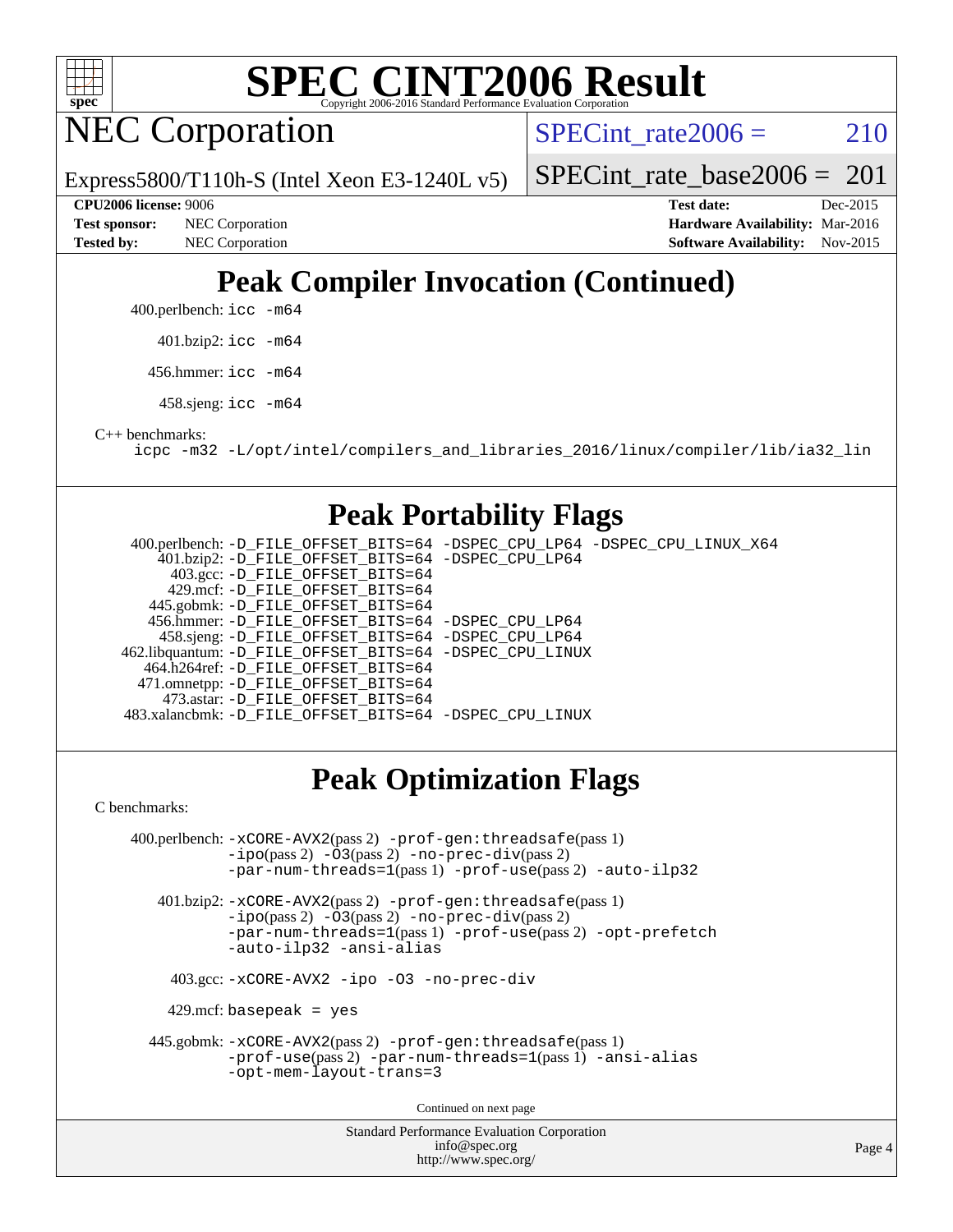

**NEC Corporation** 

SPECint rate $2006 = 210$ 

Express5800/T110h-S (Intel Xeon E3-1240L v5)

[SPECint\\_rate\\_base2006 =](http://www.spec.org/auto/cpu2006/Docs/result-fields.html#SPECintratebase2006)  $201$ 

**[CPU2006 license:](http://www.spec.org/auto/cpu2006/Docs/result-fields.html#CPU2006license)** 9006 **[Test date:](http://www.spec.org/auto/cpu2006/Docs/result-fields.html#Testdate)** Dec-2015 **[Test sponsor:](http://www.spec.org/auto/cpu2006/Docs/result-fields.html#Testsponsor)** NEC Corporation **NEC Corporation [Hardware Availability:](http://www.spec.org/auto/cpu2006/Docs/result-fields.html#HardwareAvailability)** Mar-2016 [Tested by:](http://www.spec.org/auto/cpu2006/Docs/result-fields.html#Testedby) NEC Corporation **[Software Availability:](http://www.spec.org/auto/cpu2006/Docs/result-fields.html#SoftwareAvailability)** Nov-2015

### **[Peak Optimization Flags \(Continued\)](http://www.spec.org/auto/cpu2006/Docs/result-fields.html#PeakOptimizationFlags)**

456.hmmer: [-xCORE-AVX2](http://www.spec.org/cpu2006/results/res2016q1/cpu2006-20160125-38939.flags.html#user_peakCOPTIMIZE456_hmmer_f-xAVX2_5f5fc0cbe2c9f62c816d3e45806c70d7) [-ipo](http://www.spec.org/cpu2006/results/res2016q1/cpu2006-20160125-38939.flags.html#user_peakCOPTIMIZE456_hmmer_f-ipo) [-O3](http://www.spec.org/cpu2006/results/res2016q1/cpu2006-20160125-38939.flags.html#user_peakCOPTIMIZE456_hmmer_f-O3) [-no-prec-div](http://www.spec.org/cpu2006/results/res2016q1/cpu2006-20160125-38939.flags.html#user_peakCOPTIMIZE456_hmmer_f-no-prec-div) [-unroll2](http://www.spec.org/cpu2006/results/res2016q1/cpu2006-20160125-38939.flags.html#user_peakCOPTIMIZE456_hmmer_f-unroll_784dae83bebfb236979b41d2422d7ec2) [-auto-ilp32](http://www.spec.org/cpu2006/results/res2016q1/cpu2006-20160125-38939.flags.html#user_peakCOPTIMIZE456_hmmer_f-auto-ilp32)

 458.sjeng: [-xCORE-AVX2](http://www.spec.org/cpu2006/results/res2016q1/cpu2006-20160125-38939.flags.html#user_peakPASS2_CFLAGSPASS2_LDCFLAGS458_sjeng_f-xAVX2_5f5fc0cbe2c9f62c816d3e45806c70d7)(pass 2) [-prof-gen:threadsafe](http://www.spec.org/cpu2006/results/res2016q1/cpu2006-20160125-38939.flags.html#user_peakPASS1_CFLAGSPASS1_LDCFLAGS458_sjeng_prof_gen_21a26eb79f378b550acd7bec9fe4467a)(pass 1)  $-i\text{po}(pass 2) -03(pass 2) -no-prec-div(pass 2)$  $-i\text{po}(pass 2) -03(pass 2) -no-prec-div(pass 2)$  $-i\text{po}(pass 2) -03(pass 2) -no-prec-div(pass 2)$ [-par-num-threads=1](http://www.spec.org/cpu2006/results/res2016q1/cpu2006-20160125-38939.flags.html#user_peakPASS1_CFLAGSPASS1_LDCFLAGS458_sjeng_par_num_threads_786a6ff141b4e9e90432e998842df6c2)(pass 1) [-prof-use](http://www.spec.org/cpu2006/results/res2016q1/cpu2006-20160125-38939.flags.html#user_peakPASS2_CFLAGSPASS2_LDCFLAGS458_sjeng_prof_use_bccf7792157ff70d64e32fe3e1250b55)(pass 2) [-unroll4](http://www.spec.org/cpu2006/results/res2016q1/cpu2006-20160125-38939.flags.html#user_peakCOPTIMIZE458_sjeng_f-unroll_4e5e4ed65b7fd20bdcd365bec371b81f) [-auto-ilp32](http://www.spec.org/cpu2006/results/res2016q1/cpu2006-20160125-38939.flags.html#user_peakCOPTIMIZE458_sjeng_f-auto-ilp32)

462.libquantum: basepeak = yes

 464.h264ref: [-xCORE-AVX2](http://www.spec.org/cpu2006/results/res2016q1/cpu2006-20160125-38939.flags.html#user_peakPASS2_CFLAGSPASS2_LDCFLAGS464_h264ref_f-xAVX2_5f5fc0cbe2c9f62c816d3e45806c70d7)(pass 2) [-prof-gen:threadsafe](http://www.spec.org/cpu2006/results/res2016q1/cpu2006-20160125-38939.flags.html#user_peakPASS1_CFLAGSPASS1_LDCFLAGS464_h264ref_prof_gen_21a26eb79f378b550acd7bec9fe4467a)(pass 1)  $-i\text{po}(pass 2) -\overline{O}3(pass 2)$  [-no-prec-div](http://www.spec.org/cpu2006/results/res2016q1/cpu2006-20160125-38939.flags.html#user_peakPASS2_CFLAGSPASS2_LDCFLAGS464_h264ref_f-no-prec-div)(pass 2) [-par-num-threads=1](http://www.spec.org/cpu2006/results/res2016q1/cpu2006-20160125-38939.flags.html#user_peakPASS1_CFLAGSPASS1_LDCFLAGS464_h264ref_par_num_threads_786a6ff141b4e9e90432e998842df6c2)(pass 1) [-prof-use](http://www.spec.org/cpu2006/results/res2016q1/cpu2006-20160125-38939.flags.html#user_peakPASS2_CFLAGSPASS2_LDCFLAGS464_h264ref_prof_use_bccf7792157ff70d64e32fe3e1250b55)(pass 2) [-unroll2](http://www.spec.org/cpu2006/results/res2016q1/cpu2006-20160125-38939.flags.html#user_peakCOPTIMIZE464_h264ref_f-unroll_784dae83bebfb236979b41d2422d7ec2) [-ansi-alias](http://www.spec.org/cpu2006/results/res2016q1/cpu2006-20160125-38939.flags.html#user_peakCOPTIMIZE464_h264ref_f-ansi-alias)

[C++ benchmarks:](http://www.spec.org/auto/cpu2006/Docs/result-fields.html#CXXbenchmarks)

```
 471.omnetpp: -xCORE-AVX2(pass 2) -prof-gen:threadsafe(pass 1)
-ipo(pass 2) -O3(pass 2) -no-prec-div(pass 2)
-par-num-threads=1(pass 1) -prof-use(pass 2) -ansi-alias
-opt-ra-region-strategy=block -Wl,-z,muldefs
-L/sh -lsmartheap
```
473.astar: basepeak = yes

 $483.xalanchmk: basepeak = yes$ 

### **[Peak Other Flags](http://www.spec.org/auto/cpu2006/Docs/result-fields.html#PeakOtherFlags)**

[C benchmarks](http://www.spec.org/auto/cpu2006/Docs/result-fields.html#Cbenchmarks):

403.gcc: [-Dalloca=\\_alloca](http://www.spec.org/cpu2006/results/res2016q1/cpu2006-20160125-38939.flags.html#b403.gcc_peakEXTRA_CFLAGS_Dalloca_be3056838c12de2578596ca5467af7f3)

The flags files that were used to format this result can be browsed at <http://www.spec.org/cpu2006/flags/Intel-ic16.0-official-linux64.html> <http://www.spec.org/cpu2006/flags/NEC-Platform-Settings-V1.2-110h-RevA.html>

You can also download the XML flags sources by saving the following links:

<http://www.spec.org/cpu2006/flags/Intel-ic16.0-official-linux64.xml> <http://www.spec.org/cpu2006/flags/NEC-Platform-Settings-V1.2-110h-RevA.xml>

> Standard Performance Evaluation Corporation [info@spec.org](mailto:info@spec.org) <http://www.spec.org/>